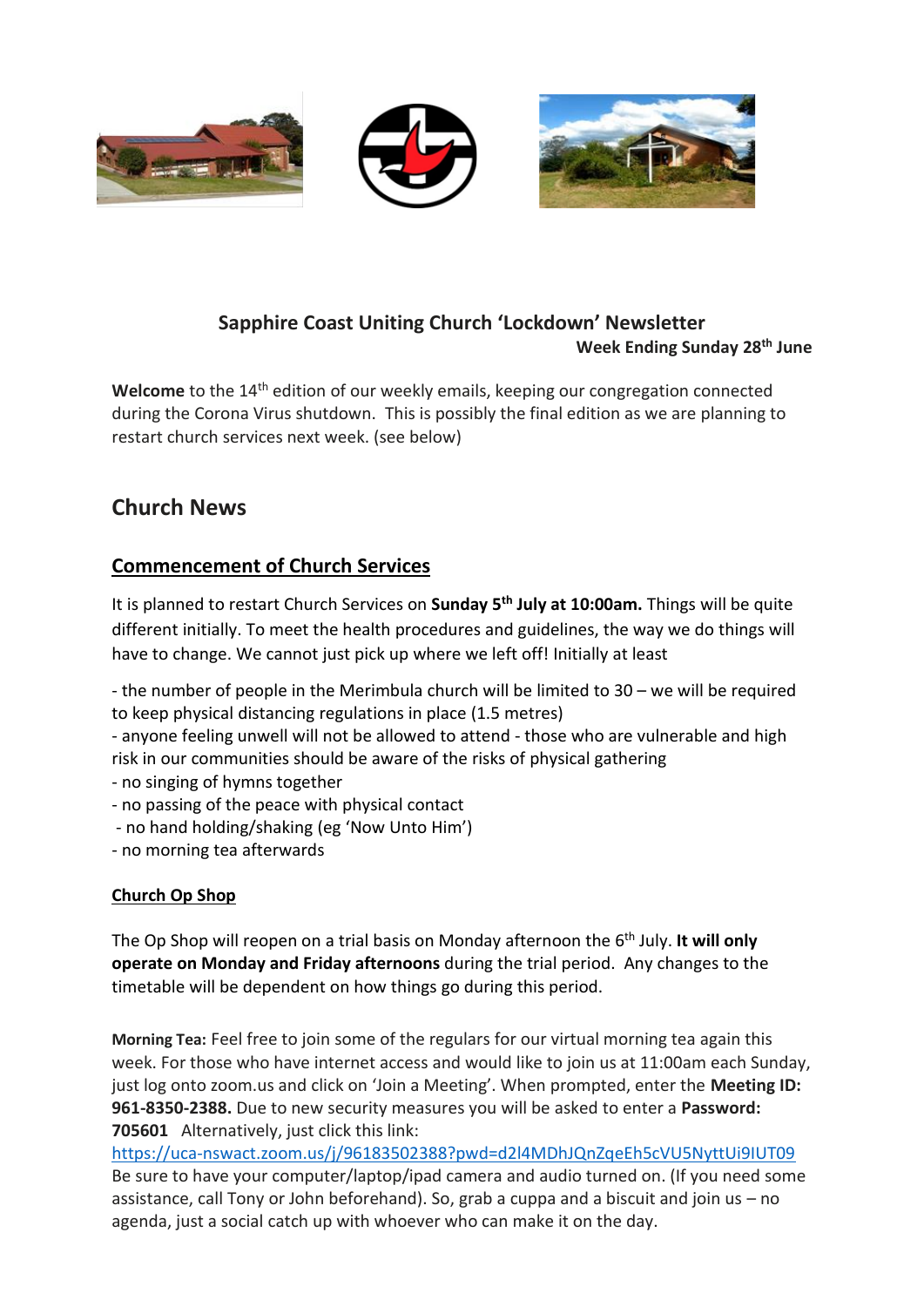**Tip vouchers** - if anyone has any vouchers that they are unlikely to use before they expire on 31 July, we could use them to help with disposal of old floorcoverings and other waste from the manse. Please contact Royce or John.

**Car for Sale** – the vehicle driven by Rev David is now surplus to our needs and is to be sold. If you know anyone in the market for an inexpensive second-hand SUV, let us know. The car is a 2013 model Hyundai ix35 2.0L Highlander CRDi Diesel Auto, currently registered till December and has travelled 338,000km. (Registration CPD48Z) Asking \$5990 ono

## **Congratulations**



**Congratulations** to Jeff and Cathie on the safe arrival of their 8<sup>th</sup> grandchild, Georgia Maree, in Canberra, last Wednesday.

## **Lectionary readings this week:**

**28th June 2020** Genesis 22: 1-14 Romans 6: 12-23 **Matthew 10: 40-42**



# **Hospitality, the Heart of Discipleship**

Our Bible Text for this morning is [Matthew 10: 40-42](https://biblia.com/bible/esv/Matt%2010.%2040-42)

*"He who receives you receives me, and he who receives me receives the one who sent me. Anyone who receives a prophet because he is a prophet will receive a prophet's reward, and anyone who receives a righteous man because he is a righteous man will receive a righteous man's reward. And if anyone gives even a cup of cold water to one of these little ones because he is my disciple, I tell you the truth, he will certainly not lose his reward."*

These verses speak about Hospitality as receiving and welcoming the stranger. In today's gospel text, Jesus reminds us of a very profound privilege, and, along with that, a tremendous responsibility. He tells us that we represent and symbolize him before others. He tells us that the reverse is also true: namely, that others represent and symbolize him before us. Jesus assures us that he himself is present in our lives when we welcome others into our midst. He is also present when others do the same for us. Most of us probably don't find it too difficult to offer hospitality to our family and friends, but what about the stranger, the neighbour we meet across the back lane, the fellow worker who speaks a different language, the fellow student in a wheel chair? How often do we welcome these and similar people who have fallen through the cracks or who are labelled outcasts in our society? Do we give them the gift of Christ's presence? Or do we say to ourselves, they got their own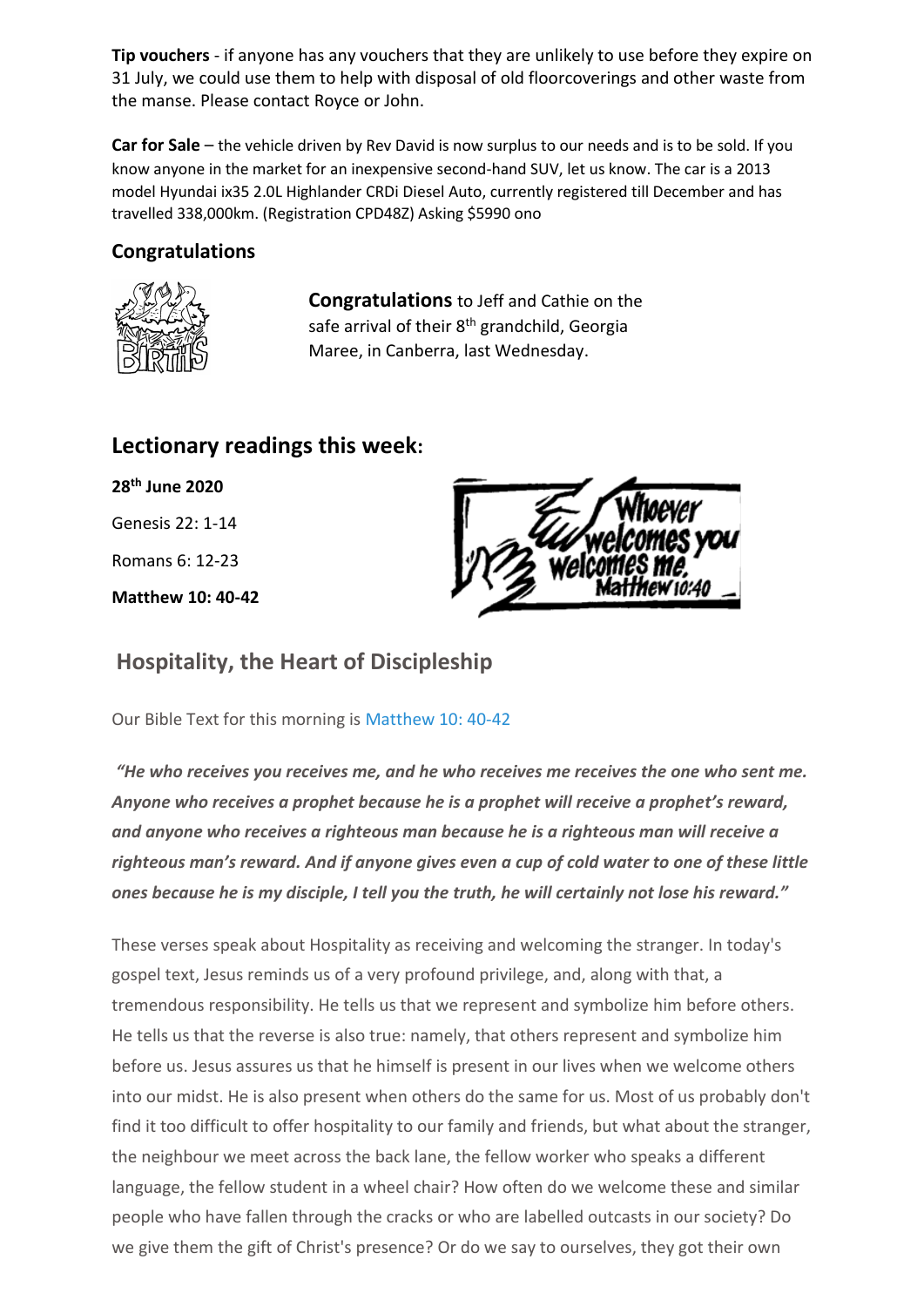people who look out for them? Hospitality is risky business. An open heart and an open home or church is a target for unpleasant experiences but, it can also be the recipient of unexpected surprizes.

Hospitality, however, is not only about going some places and quietly hoping that the receiver of our hospitality will see Christ in us. When you are going on a pastoral call, especially when it's a difficult situation, don't expect that you will always bring Christ to them. Rather, be assured that **Christ is already there.** Sometimes we do good to see Christ in the people that we want to reach out to.

**Christ is God's hospitality toward us.** God gives Himself fully to us in His Son Jesus Christ. In fact, He did not spare His own life to show us how much He wants us to be with him for all eternity. God doesn't only give Himself fully to us. He also fully receives us and accepts us as we are. In Christ we experience both sides of the coin of God's hospitality toward us.

Church growth experts say that healthy and growing congregations are generally friendly churches that offer hospitality to others. **They are churches that live by the principle that,** *there are no strangers here, only friends whom we have not met.*

You may be thinking to yourself, "Ok, we're getting close to line here… It's one thing to invite people to church, but a totally different thing to invite strangers into our homes." It is hard for many of us. I'll be the first one to admit that. But, if God has taught me anything in my personal faith walk in recent weeks, it is that God shows His face in the most unexpected places. Indeed, God shows up and meets us with a cup of cold water in the midst of the chaos in our life. God speaks to us His eternal Word of hope in the poem of a child. God shows his face through a song that touch your soul and gives you the courage to go on. Jesus is present in the life of a little old lady offering an understanding smile to the teenager who is playing his music way too loud.

"To be faithful disciples, we need to push the boundaries of what we find comfortable and easy. It is hard for many of us, but with God's help it is not impossible. So, the next time you give or receive hospitality, remember to rejoice in the other person's presence; remember that it may very well make all the difference in the world to the person who receives your hospitality. And remember the reverse is also true; someone may be the very presence of Christ for you in an unexpected time and place. Remember that when you give and receive hospitality in the name of Christ, God Himself is present there. Let us remember that it takes a true disciple's heart to make our guests feel at home and let us also be assured that if they recognize the hospitality of God in us, it is because we have been a faithful representation of Jesus Christ to them.

#### *Ferdinand Funk*